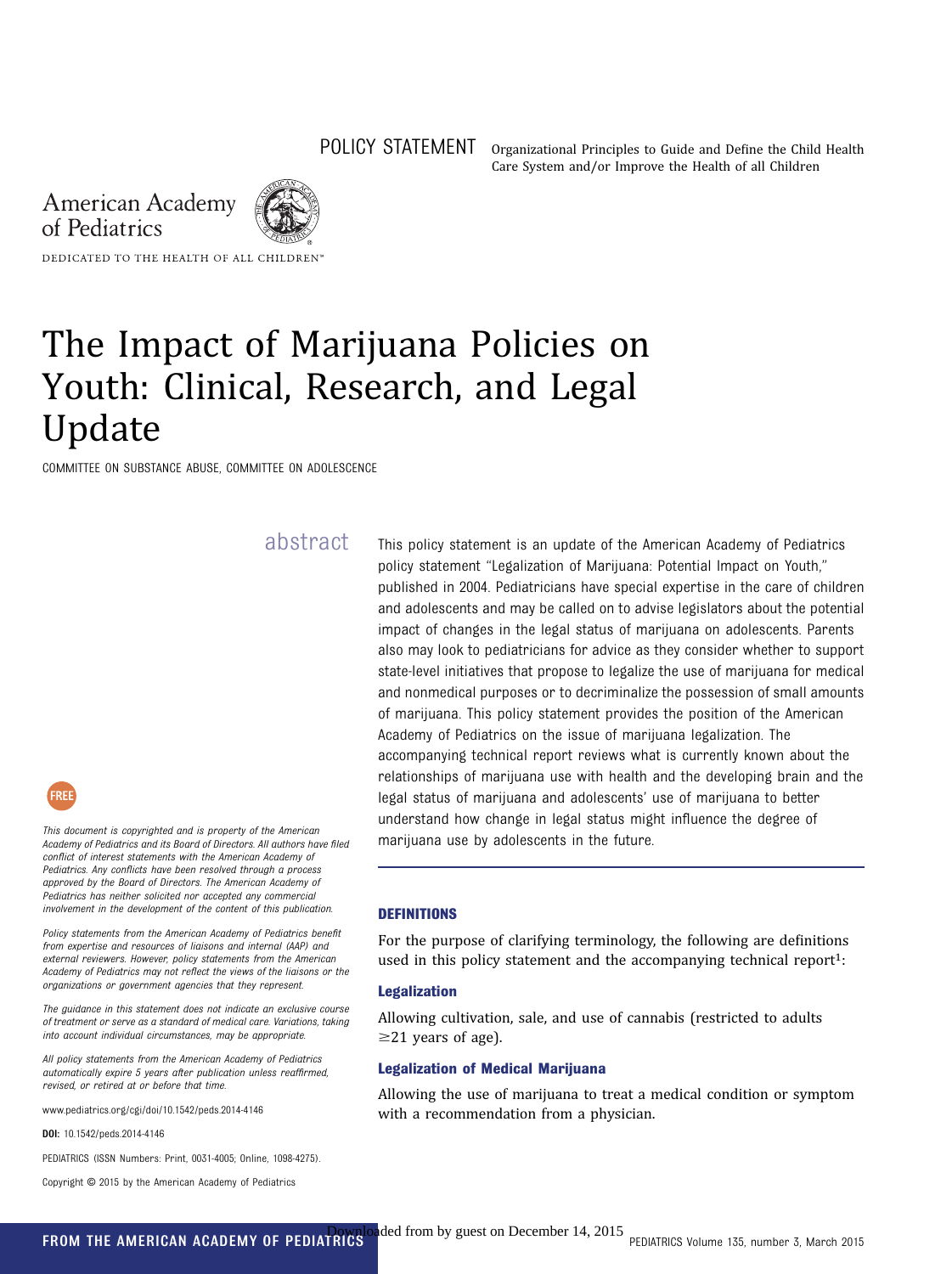#### **Decriminalization**

Reducing penalties for cannabisrelated offenses to lesser criminal charges or to civil penalties.

#### INTRODUCTION

Marijuana is the most commonly used illicit substance among adolescents.2 Recreational sale and possession of marijuana by adults remain illegal in most states and remain illegal under federal law. However, a number of states and local jurisdictions have decriminalized the possession of marijuana for recreational use by adults, reducing penalties to misdemeanors or citations. Many states also have legalized medical marijuana for adults who receive recommendations for use by physicians. Almost all states with medical marijuana laws allow access by minors, though often with greater regulation. States in which marijuana is legal prohibit marijuana sales to and use by minors, but changes in the legal status of marijuana, even if limited to adults, may affect the prevalence of use among adolescents. Although the epidemiologic data are not consistent across states and time periods, with the exception of Michigan and New Mexico, in all states where medical marijuana has been legalized, marijuana use by minors has been stable or has decreased.3 Youth substance use rates depend on a number of factors, including legal status, availability and ease of access of the substance, and perception of harm. For example, although tobacco is easily accessible, youth tobacco use rates have decreased substantially since the 1990s, in conjunction with aggressive public health campaigns warning of the medical consequences of smoking. In Colorado, the passage of the amendment to legalize recreational marijuana occurred in November 2012. Although sales of recreational

marijuana did not start in Colorado until January 1, 2014, the postlegalization 2013 rates of youth use increased. $4$  It is possible that public health campaigns that effectively communicate the harms associated with teen marijuana use could reduce youth use despite legalization. Legalization campaigns that imply that marijuana is a benign substance present a significant challenge for educating the public about its known risks and adverse effects. Therefore, it is unclear what the impact of legalization of marijuana for adults will have on the prevalence of marijuana use by adolescents, especially if the implementation of legalization includes messaging that minimizes the health and behavioral risks.

Substance abuse by adolescents is an ongoing health concern. Marijuana remains classified in the Controlled Substances Act (21 USC  $\S 801 - 971$ [2012]) as a schedule I drug. This classification implies that it has a high potential for abuse, has no currently accepted medical use in the United States, and lacks accepted safety for use under supervision by a physician. Despite this classification by the federal government, marijuana has been legalized for medical purposes in a number of states, in direct opposition to federal law. Since the first policy statement from the American Academy of Pediatrics (AAP) on the legalization of marijuana was published in 2004. limited research has been performed to examine the potential therapeutic effects of marijuana for adults, specifically the class of chemicals known as cannabinoids, which are responsible for most of the medicinal effects of marijuana. This research has demonstrated that both the drugs approved by the US Food and Drug Administration and other pharmaceutical cannabinoids, such as cannabidiol, can be helpful for adults with specific conditions, such as increasing appetite and

decreasing nausea and vomiting in patients with cancer and for chronic pain syndromes,5,6 although side effects of dizziness and dysphoria may also be experienced. There are no published studies on the use of medicinal marijuana or pharmaceutical cannabinoids in pediatric populations.

#### EFFECTS OF MARIJUANA

The adverse effects of marijuana have been well documented, and studies have demonstrated the potential negative consequences of short- and long-term recreational use of marijuana in adolescents. These consequences include impaired shortterm memory and decreased concentration, attention span, and problem solving, which clearly interfere with learning. Alterations in motor control, coordination, judgment, reaction time, and tracking ability have also been documented7; these may contribute to unintentional deaths and injuries among adolescents (especially those associated with motor vehicles if adolescents drive while intoxicated by marijuana).8 Negative health effects on lung function associated with smoking marijuana have also been documented, and studies linking marijuana use with higher rates of psychosis in patients with a predisposition to schizophrenia have recently been published,<sup>9</sup> raising concerns about longer-term psychiatric effects. New research has also demonstrated that the adolescent brain, particularly the prefrontal cortex areas controlling judgment and decision-making, is not fully developed until the mid-20s, raising questions about how any substance use may affect the developing brain. Research has shown that the younger an adolescent begins using drugs, including marijuana, the more likely it is that drug dependence or addiction will develop in adulthood.10 A recent analysis of 4 large epidemiologic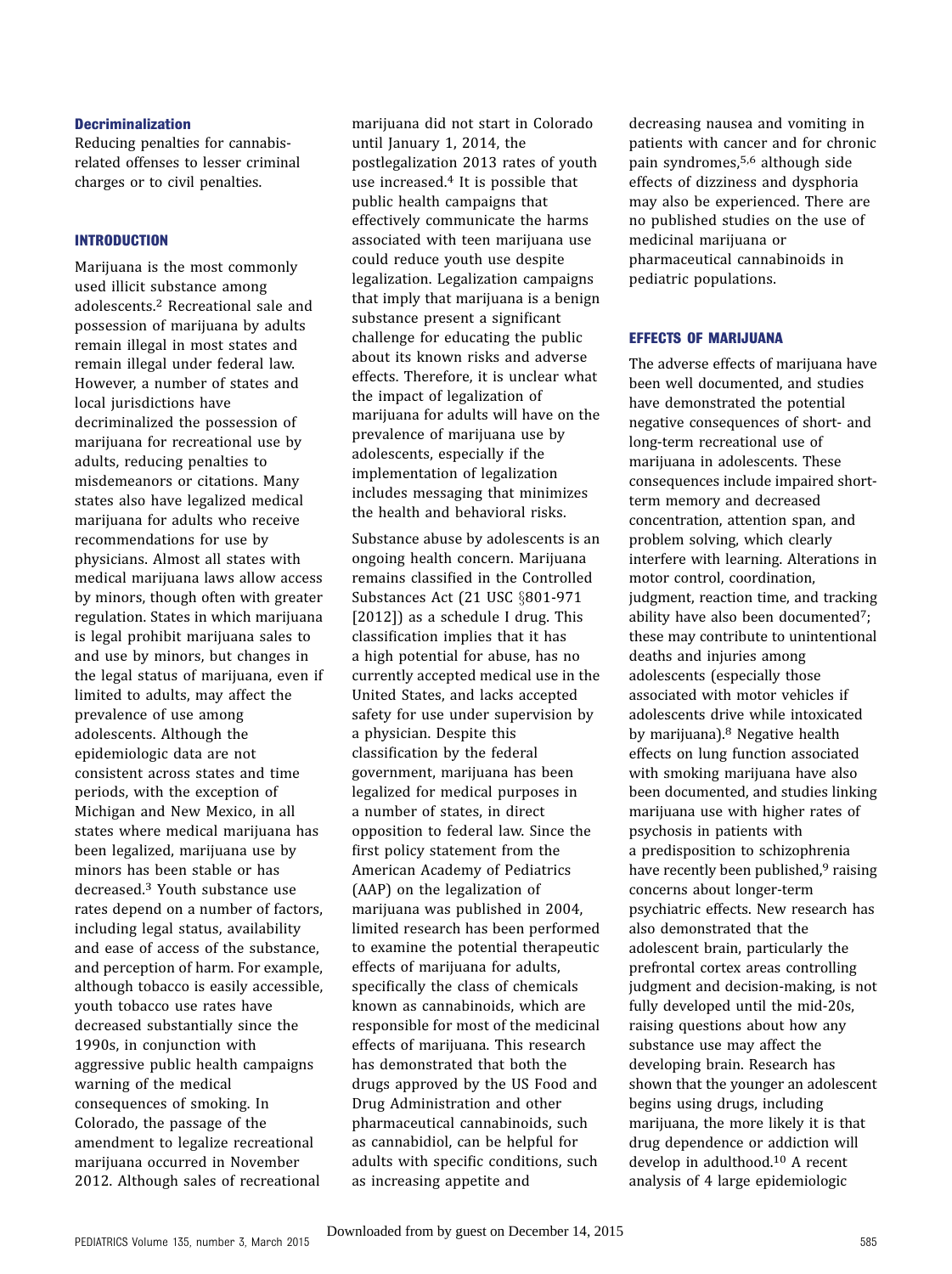trials found that marijuana use during adolescence is associated with reductions in the odds of high school completion and degree attainment and increases in the use of other illicit drugs and suicide attempts in a dosedependent fashion that suggests that marijuana use is causative.11

#### DECRIMINALIZATION EFFORTS AND EFFECTS

The illegality of marijuana has resulted in the incarceration of hundreds of thousands of adolescents, with overrepresentation of minority youth.12 A criminal record can have lifelong negative effects on an adolescent who otherwise has had no criminal justice history. These effects can include ineligibility for college loans, housing, financial aid, and certain kinds of jobs.13 In states that have passed decriminalization laws, marijuana use is still illegal, although the consequences of possession and use are less punitive. Although these laws are not applicable to adolescents in all states, the changes in the law are intended to address and reduce the long-term effects that felony charges can have on youth and young adults.13 Continued efforts to address this problem are based on issues of social justice, given the disparate rate of adjudication for drug offenses for youth of racial minority groups compared with white youth. Advocates of decriminalization have also sought to increase the availability of drug treatment services.14

#### **CONCLUSIONS**

Ultimately, the behavioral and health risks associated with marijuana use by youth should be the most salient criteria in determining whether policies that are enacted are effective in minimizing harm. More information, including the legal status of marijuana for both recreational and medical use, the effect of legal status on rates of use by adolescents and young adults, research on

medical marijuana and the adverse effects of marijuana use, the impact of criminal penalties particularly on minority teens and communities, and adolescent brain development related to substance use, is available in the accompanying technical report.1

#### RECOMMENDATIONS

- 1. Given the data supporting the negative health and brain development effects of marijuana in children and adolescents, ages 0 through 21 years, the AAP is opposed to marijuana use in this population.
- 2. The AAP opposes "medical marijuana" outside the regulatory process of the US Food and Drug Administration. Notwithstanding this opposition to use, the AAP recognizes that marijuana may currently be an option for cannabinoid administration for children with life-limiting or severely debilitating conditions and for whom current therapies are inadequate.
- 3. The AAP opposes legalization of marijuana because of the potential harms to children and adolescents. The AAP supports studying the effects of recent laws legalizing the use of marijuana to better understand the impact and define best policies to reduce adolescent marijuana use.
- 4. In states that have legalized marijuana for recreational purposes, the AAP strongly recommends strict enforcement of rules and regulations that limit access and marketing and advertising to youth.
- 5. The AAP strongly supports research and development of pharmaceutical cannabinoids and supports a review of policies promoting research on the medical use of these compounds. The AAP recommends changing marijuana from a Drug Enforcement Administration schedule I to

a schedule II drug to facilitate this research.

- 6. Although the AAP does not condone state laws that allow the sale of marijuana products, in states where recreational marijuana is currently legal, pediatricians should advocate that states regulate the product as closely as possible to tobacco and alcohol, with a minimum age of 21 years for purchase. Revenue from this regulation should be used to support research on the health risks and benefits of marijuana. These regulations should include strict penalties for those who sell marijuana or marijuana products to those younger than 21 years, education and diversion programs for people younger than 21 years who possess marijuana, point-of-sale restrictions, and other marketing restrictions.
- 7. In states where marijuana is sold legally, either for medical or recreational purposes, regulations should be enacted to ensure that marijuana in all forms is distributed in childproof packaging, to prevent accidental ingestion.
- 8. The AAP strongly supports the decriminalization of marijuana use for both minors and young adults and encourages pediatricians to advocate for laws that prevent harsh criminal penalties for possession or use of marijuana. A focus on treatment for adolescents with marijuana use problems should be encouraged, and adolescents with marijuana use problems should be referred to treatment.
- 9. The AAP strongly opposes the use of smoked marijuana because smoking is known to cause lung damage,15 and the effects of secondhand marijuana smoke are unknown.
- 10. The AAP discourages the use of marijuana by adults in the presence of minors because of the important influence of role modeling by adults on child and adolescent behavior.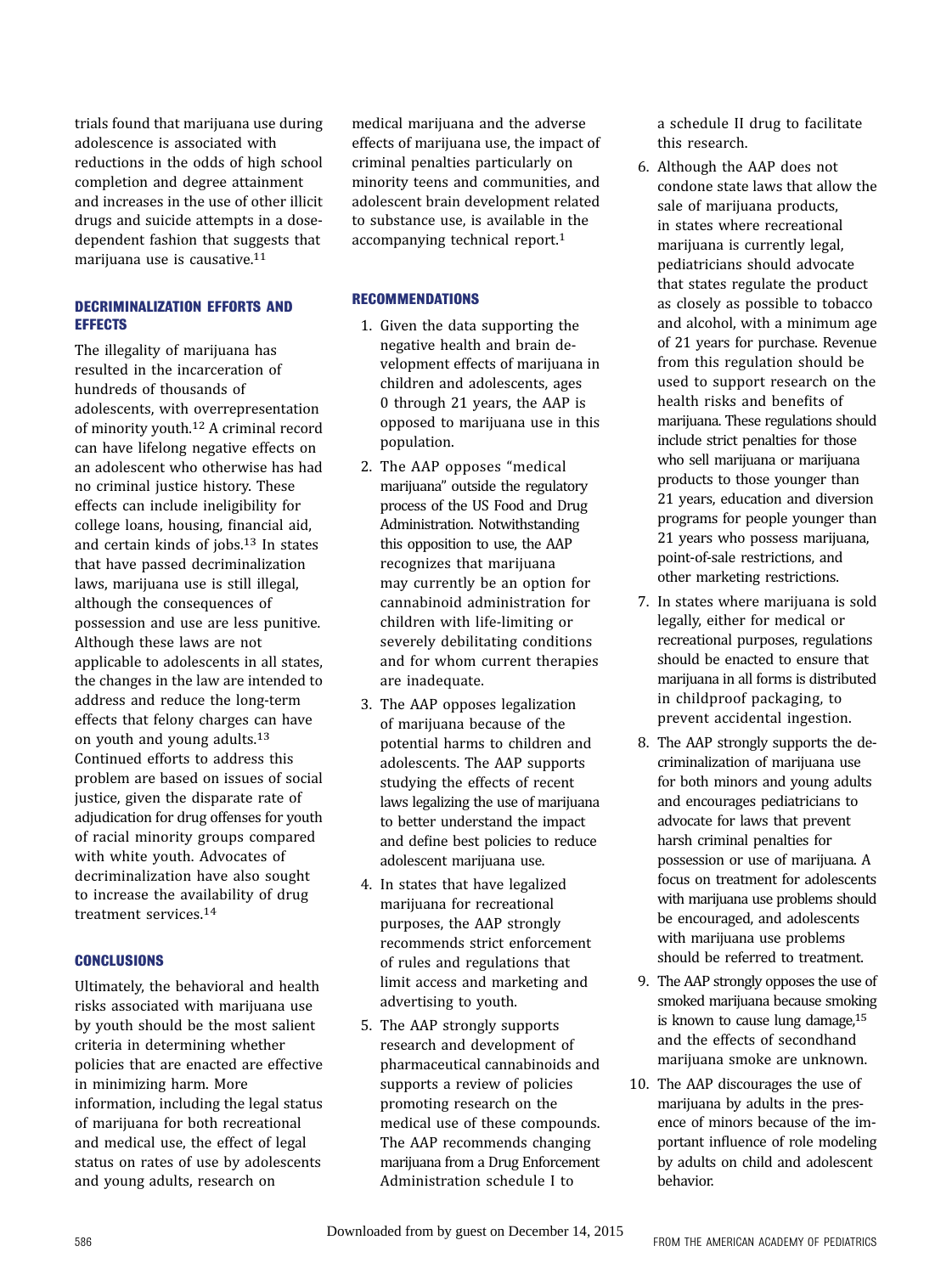#### LEAD AUTHORS

Seth D. Ammerman, MD, FAAP Sheryl A. Ryan, MD, FAAP \*William P. Adelman, MD, FAAP

#### COMMITTEE ON SUBSTANCE ABUSE, 2014–2015

Sharon Levy, MD, MPH, FAAP, Chairperson Seth D. Ammerman, MD, FAAP Pamela K. Gonzalez, MD, FAAP Sheryl A. Ryan, MD, FAAP Lorena M. Siqueira, MD, MSPH, FAAP Vincent C. Smith, MD, MPH, FAAP

#### LIAISONS

Vivian B. Faden, PhD – National Institute of Alcohol Abuse and Alcoholism Gregory Tau, MD, PhD – American Academy of Child and Adolescent Psychiatry

#### STAFF

James Baumberger, MPP Katie Crumley, MPP Renee Jarrett, MPH

#### COMMITTEE ON ADOLESCENCE, 2014–2015

Paula K. Braverman, MD, FAAP, Chairperson \*William P. Adelman, MD, FAAP Elizabeth Meller Alderman, MD, FSAHM, FAAP Cora C. Breuner, MD, MPH, FAAP David A. Levine, MD, FAAP Arik V. Marcell, MD, FAAP Rebecca Flynn O'Brien, MD, FAAP

#### **LIAISONS**

Margo Lane, MD, FRCPC - Canadian Pediatric Society Benjamin Shain, MD, PhD – American Academy of Child and Adolescent Psychiatry Julie Strickland, MD – American College of Obstetricians and Gynecologists Lauren B. Zapata, MD, PhD, MSPH – Centers for Disease Control and Prevention

#### **STAFF**

James Baumberger, MPP Karen S. Smith

\*The views expressed are those of the author and do not necessarily reflect the policy or position of the Department of the Army, Department of Defense, or the US Government.

#### REFERENCES

1. American Academy of Pediatrics, Committee on Substance Abuse and Committee on Adolescence. Technical report: the impact of marijuana policies on youth: clinical, research, and legal update. Pediatrics. 2015; (in press)

- 2. Monitoring the Future. Trends in 30-day prevalence of use of various drugs in grades 8, 10, and 12. Table 3. Ann Arbor, MI: University of Michigan; 2013. Available at: [www.monitoringthefuture.](http://www.monitoringthefuture.org/data/10data/pr10t3.pdf) [org/data/10data/pr10t3.pdf](http://www.monitoringthefuture.org/data/10data/pr10t3.pdf)
- 3. Lynne-Landsman SD, Livingston MD, Wagenaar AC. Effects of state medical marijuana laws on adolescent marijuana use. Am J Public Health. 2013;103(8): 1500–1506. Available at: [www.](http://www.pubmedcentral.nih.gov/articlerender.fcgi?artid=4007871&tool=pmcentrez&rendertype=abstract) [pubmedcentral.nih.gov/articlerender.](http://www.pubmedcentral.nih.gov/articlerender.fcgi?artid=4007871&tool=pmcentrez&rendertype=abstract) [fcgi?artid=4007871&tool=](http://www.pubmedcentral.nih.gov/articlerender.fcgi?artid=4007871&tool=pmcentrez&rendertype=abstract) [pmcentrez&rendertype=abstract.](http://www.pubmedcentral.nih.gov/articlerender.fcgi?artid=4007871&tool=pmcentrez&rendertype=abstract) Accessed October 1, 2014
- 4. Substance Abuse and Mental Health Services Administration. Results from the 2013 NSDUH: Summary of National Findings. In: N.S.D.U.H. series H-48, Vol HHS Public. Rockville, MD: Substance Abuse and Mental Health Services Administration; 2014:14–4863. Available at: [www.samhsa.gov/data/NSDUH/](http://www.samhsa.gov/data/NSDUH/2013SummNatFindDetTables/NationalFindings/NSDUHresults2013.htm) [2013SummNatFindDetTables/](http://www.samhsa.gov/data/NSDUH/2013SummNatFindDetTables/NationalFindings/NSDUHresults2013.htm) [NationalFindings/NSDUHresults2013.htm.](http://www.samhsa.gov/data/NSDUH/2013SummNatFindDetTables/NationalFindings/NSDUHresults2013.htm) Accessed October 1, 2014
- 5. Aggarwal SK, Carter GT, Sullivan MD, ZumBrunnen C, Morrill R, Mayer JD. Medicinal use of cannabis in the United States: historical perspectives, current trends, and future directions. J. Opioid Manag. 2009;5(3):153–168. Available at: [www.ncbi.nlm.nih.gov/pubmed/](http://www.ncbi.nlm.nih.gov/pubmed/19662925) [19662925.](http://www.ncbi.nlm.nih.gov/pubmed/19662925) Accessed October 3, 2014
- 6. Cotter J. Efficacy of crude marijuana and synthetic delta-9-tetrahydrocannabinol as treatment for chemotherapy-induced nausea and vomiting: a systematic literature review. Oncol Nurs Forum. 2009;36(3):345–352
- 7. Schweinsburg AD, Nagel BJ, Schweinsburg BC, Park A, Theilmann RJ, Tapert SF. Abstinent adolescent marijuana users show altered fMRI response during spatial working memory. Psychiatry Res. 2008;163(1): 40–51
- 8. National Highway Traffic Safety Administration. Marijuana and actual

driving performance. Publication no. 808–078. Washington, DC: US Department of Transportation; 1993. Available at: [http://druglibrary.org/schaffer/misc/](http://druglibrary.org/schaffer/misc/driving/driving.htm) [driving/driving.htm](http://druglibrary.org/schaffer/misc/driving/driving.htm). Accessed October 3, 2014

- 9. Moore THM, Zammit S, Lingford-Hughes A, et al. Cannabis use and risk of psychotic or affective mental health outcomes: a systematic review. Lancet. 2007;370(9584):319–328. Available at: [www.ncbi.nlm.nih.gov/pubmed/](http://www.ncbi.nlm.nih.gov/pubmed/17662880) [17662880.](http://www.ncbi.nlm.nih.gov/pubmed/17662880) Accessed October 3, 2014
- 10. Schepis TS, Adinoff B, Rao U. Neurobiological processes in adolescent addictive disorders. Am J Addict. 2008;17 (1):6–23. Available at: [www.](http://www.pubmedcentral.nih.gov/articlerender.fcgi?artid=2274940&tool=pmcentrez&rendertype=abstract) [pubmedcentral.nih.gov/articlerender.](http://www.pubmedcentral.nih.gov/articlerender.fcgi?artid=2274940&tool=pmcentrez&rendertype=abstract) [fcgi?artid=2274940&tool=](http://www.pubmedcentral.nih.gov/articlerender.fcgi?artid=2274940&tool=pmcentrez&rendertype=abstract) [pmcentrez&rendertype=abstract](http://www.pubmedcentral.nih.gov/articlerender.fcgi?artid=2274940&tool=pmcentrez&rendertype=abstract). Accessed September 3, 2014
- 11. Silins E, Horwood LJ, Patton GC, et al. Young adult sequelae of adolescent cannabis use: an integrative analysis. Lancet Psychiatry. 2014;1(4):286–293. Available at: [www.thelancet.com/](http://www.thelancet.com/journals/a/article/PIIS2215-0366(14)70307-4/fulltext) [journals/a/article/PIIS2215-0366\(14\)](http://www.thelancet.com/journals/a/article/PIIS2215-0366(14)70307-4/fulltext) [70307-4/fulltext](http://www.thelancet.com/journals/a/article/PIIS2215-0366(14)70307-4/fulltext). Accessed September 10, 2014
- 12. Science D. United States marijuana arrests (1982–2008). Bull Cannabis Reform. 2009. Available at: [www.](http://www.drugscience.org/States/US/US_total.htm) [drugscience.org/States/US/US\\_total.htm.](http://www.drugscience.org/States/US/US_total.htm) Accessed October 1, 2014
- 13. Males M, Buchen L. Reforming Marijuana Laws: Which Approach Best Reduces the Harms of Criminalization? San Francisco, CA: Center on Juvenile and Criminal Justice; 2014:1–13. Available at: [www.cjcj.](http://www.cjcj.org/uploads/cjcj/documents/cjcj_marijuana_reform_comparison.pdf) [org/uploads/cjcj/documents/cjcj\\_](http://www.cjcj.org/uploads/cjcj/documents/cjcj_marijuana_reform_comparison.pdf) [marijuana\\_reform\\_comparison.pdf](http://www.cjcj.org/uploads/cjcj/documents/cjcj_marijuana_reform_comparison.pdf)
- 14. Drug Policy Alliance. Reforming marijuana laws. 2014. Available at: [www.](http://www.drugpolicy.org/reforming-marijuana-laws) [drugpolicy.org/reforming-marijuana](http://www.drugpolicy.org/reforming-marijuana-laws)[laws](http://www.drugpolicy.org/reforming-marijuana-laws). Accessed October 1, 2014
- 15. Volkow ND, Baler RD, Compton WM, Weiss SRB. Adverse health effects of marijuana use. N Engl J Med. 2014: 370(23):2219–2227. Available at: [www.](http://www.nejm.org/doi/full/10.1056/NEJMra1402309?query=featured_home&) [nejm.org/doi/full/10.1056/](http://www.nejm.org/doi/full/10.1056/NEJMra1402309?query=featured_home&) [NEJMra1402309?query=featured\\_](http://www.nejm.org/doi/full/10.1056/NEJMra1402309?query=featured_home&) [home&.](http://www.nejm.org/doi/full/10.1056/NEJMra1402309?query=featured_home&) Accessed July 30, 2014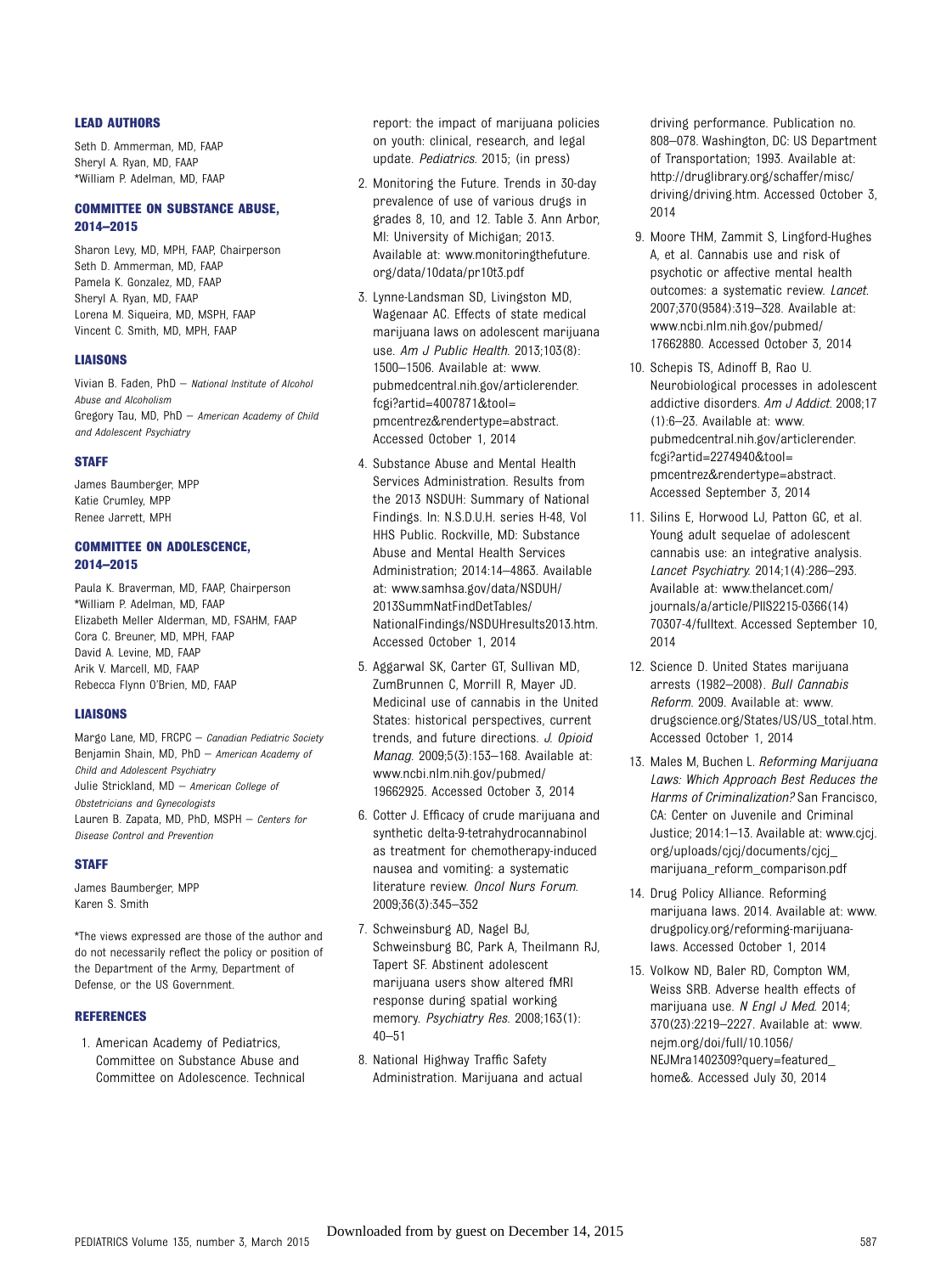### **Update The Impact of Marijuana Policies on Youth: Clinical, Research, and Legal**

DOI: 10.1542/peds.2014-4146 *Pediatrics* 2015;135;584; originally published online January 26, 2015; COMMITTEE ON SUBSTANCE ABUSE, COMMITTEE ON ADOLESCENCE

| Updated Information $\&$<br><b>Services</b>                 | including high resolution figures, can be found at:<br>/content/135/3/584.full.html                                                                                                                                                                                                                                                  |
|-------------------------------------------------------------|--------------------------------------------------------------------------------------------------------------------------------------------------------------------------------------------------------------------------------------------------------------------------------------------------------------------------------------|
| <b>Post-Publication</b><br>Peer Reviews (P <sup>3</sup> Rs) | $2 P3Rs$ have been posted to this article /cgi/eletters/135/3/584                                                                                                                                                                                                                                                                    |
| <b>Subspecialty Collections</b>                             | This article, along with others on similar topics, appears in<br>the following collection(s):<br><b>Committee on Adolescence</b><br>/cgi/collection/committee_on_adolescence<br><b>Committee on Substance Abuse</b><br>/cgi/collection/committee_on_substance_abuse<br><b>Substance Abuse</b><br>/cgi/collection/substance_abuse_sub |
| Permissions & Licensing                                     | Information about reproducing this article in parts (figures,<br>tables) or in its entirety can be found online at:<br>/site/misc/Permissions.xhtml                                                                                                                                                                                  |
| <b>Reprints</b>                                             | Information about ordering reprints can be found online:<br>/site/misc/reprints.xhtml                                                                                                                                                                                                                                                |

rights reserved. Print ISSN: 0031-4005. Online ISSN: 1098-4275. Grove Village, Illinois, 60007. Copyright © 2015 by the American Academy of Pediatrics. All and trademarked by the American Academy of Pediatrics, 141 Northwest Point Boulevard, Elk publication, it has been published continuously since 1948. PEDIATRICS is owned, published, PEDIATRICS is the official journal of the American Academy of Pediatrics. A monthly



Downloaded from by guest on December 14, 2015